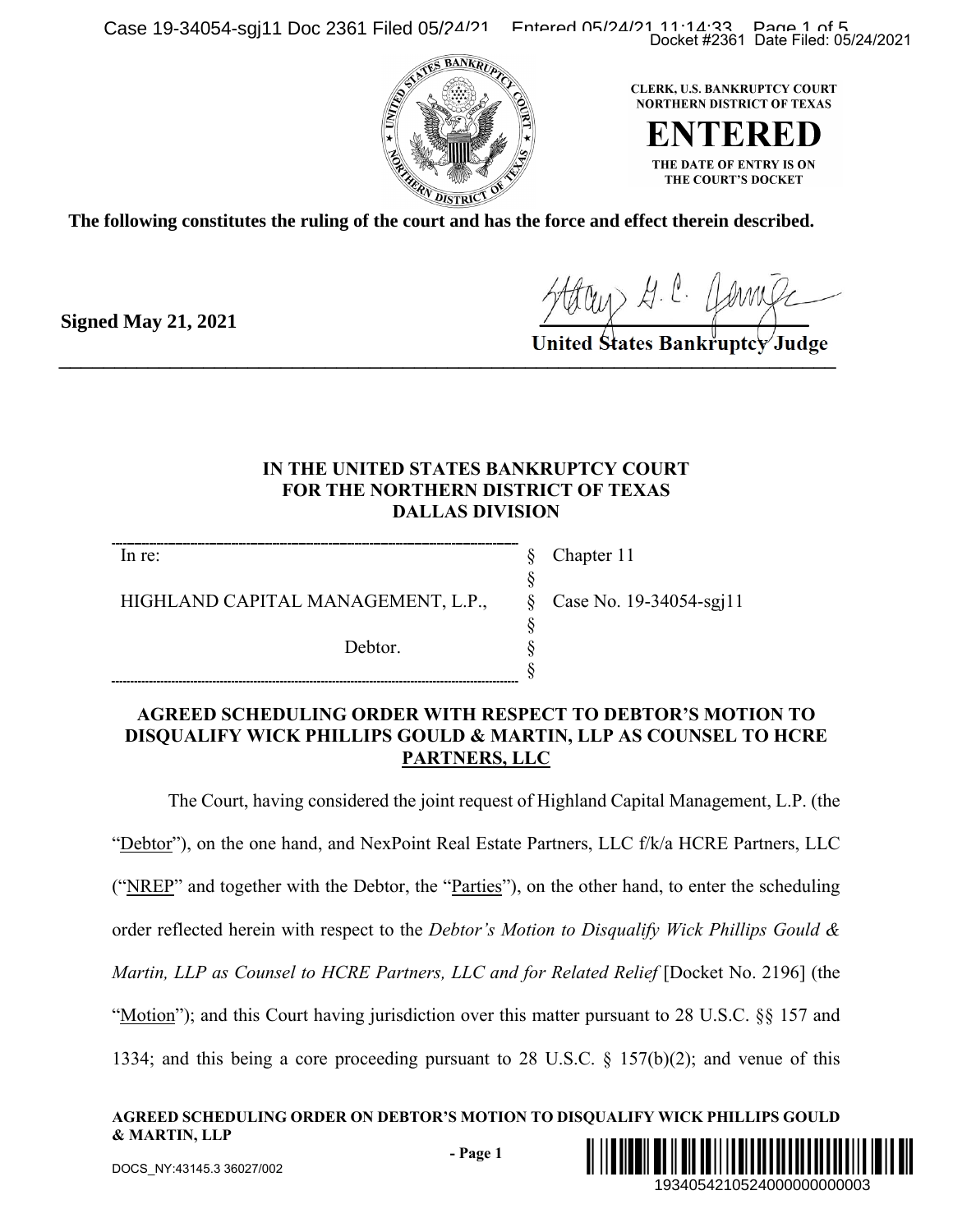proceeding and this Motion being properly in this District pursuant to 28 U.S.C. §§ 1408 and 1409; and due and proper notice of the motion having been given; and after considering the agreement of the Parties, the Court finds that good and sufficient cause exists to enter this Scheduling Order. Therefore, it is hereby **ORDERED**:

1. An evidentiary hearing on the Objection is set for **October 25, 2021 at 9:30 a.m. (Central Time)**. Unless the Court determines otherwise, the hearing will be conducted remotely by Webex video conferencing. The Webex hearing link is [https://us](https://us-courts.webex.com/meet/jerniga)[courts.webex.com/meet/jerniga](https://us-courts.webex.com/meet/jerniga) and is also posted on the Court's web page and may be accessed at the following web address:

https://www.txnb.uscourts.gov/judges-info/hearing-dates/judge-jernigans-hearing-dates.

2. Requests for discovery shall be served on or before **June 1, 2021,** unless otherwise agreed in writing by the Parties.

3. Reponses and/or objections to discovery requests shall be served on or before **July 6, 2021,** unless otherwise agreed in writing by the Parties.

4. All responsive, non-privileged documents shall be produced on or before **July 12, 2021,** unless otherwise agreed in writing by the Parties.

5. Depositions of fact witnesses shall be scheduled and concluded on or before **July 30, 2021,** unless otherwise agreed in writing by the Parties. The Parties agree that each shall take no more than two depositions unless the Court orders otherwise upon a showing of good cause.

6. Parties shall disclose their intent to utilize an expert on or before **August 13, 2021**, unless otherwise agreed in writing by the Parties. Such disclosure shall comply with the requirements under Fed. R.  $26(a)(2)(C)$  and no formal written report shall be required.

### **AGREED SCHEDULING ORDER ON DEBTOR'S MOTION TO DISQUALIFY WICK PHILLIPS GOULD & MARTIN, LLP**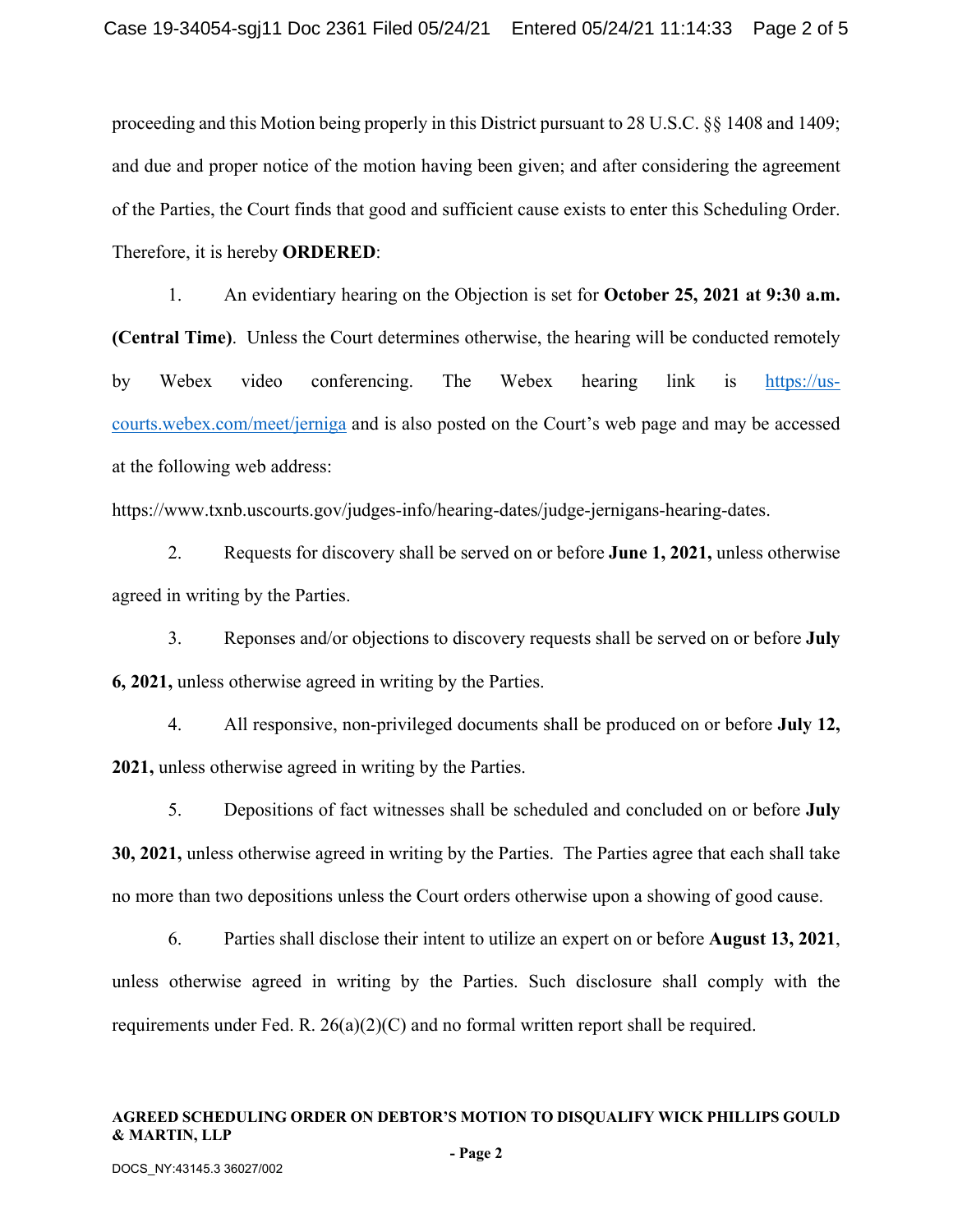7. Depositions of expert witnesses shall be scheduled and concluded on or before **September 3, 2021**, unless otherwise agreed in writing by the Parties.

8. The Debtor's supplemental Motion ("Debtor's Supplemental Motion") shall be filed on or before **September 17, 2021,** unless otherwise agreed in writing by the Parties.

9. NREP's response to the Debtor's Supplemental Motion ("Response") shall be filed on or before **October 1, 2021**, unless otherwise agreed in writing by the Parties.

10. The Debtor's Reply shall be filed on or before **October 8, 2021**, unless otherwise agreed in writing by the Parties.

11. Witness and exhibit lists and all referenced exhibits will be filed on the docket and served on or before **October 18, 2021,** unless otherwise agreed in writing by the Parties. The Parties agree to limit the number of witnesses each will call on their case-in-chief to two fact witnesses and one expert witness unless the Court orders otherwise upon a showing of good cause.

12. All deadlines set forth above are effective as of **5:00 p.m. (Central Time)** on each applicable date.

13. This Court shall retain jurisdiction to hear and determine all matters arising from the implementation of this Order.

#### **### END OF ORDER###**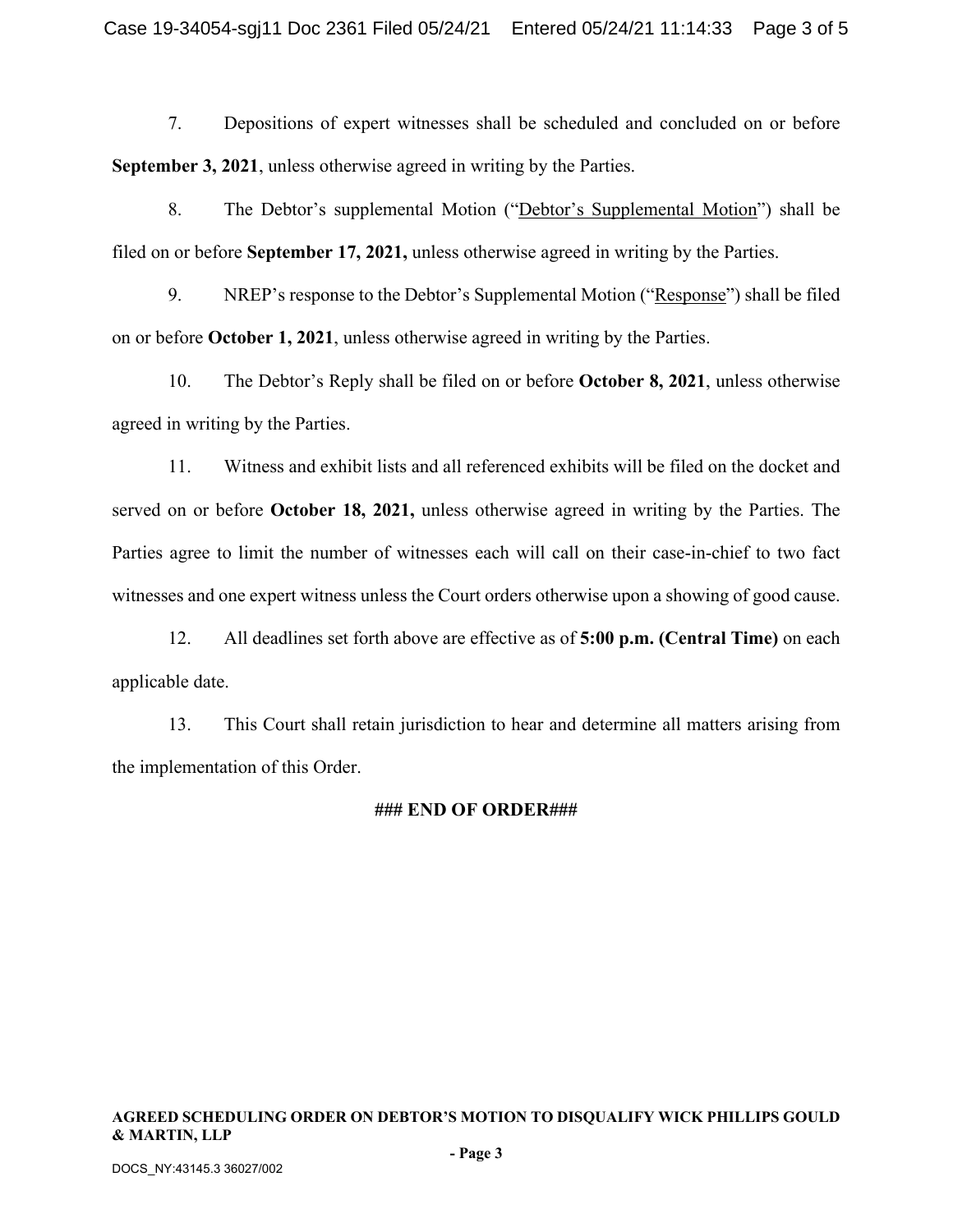Submitted by:

*/s/ Zachery Z. Annable* Melissa S. Hayward Texas Bar No. 24044908 **HAYWARD PLLC** MHayward@HaywardFirm.com Zachery Z. Annable Texas Bar No. 24053075 ZAnnable@HaywardFirm.com 10501 N. Central Expy, Ste. 106 Dallas, Texas 75231 Tel: (972) 755-7100 Fax: (972) 755-7110

**AGREED SCHEDULING ORDER ON DEBTOR'S MOTION TO DISQUALIFY WICK PHILLIPS GOULD & MARTIN, LLP**